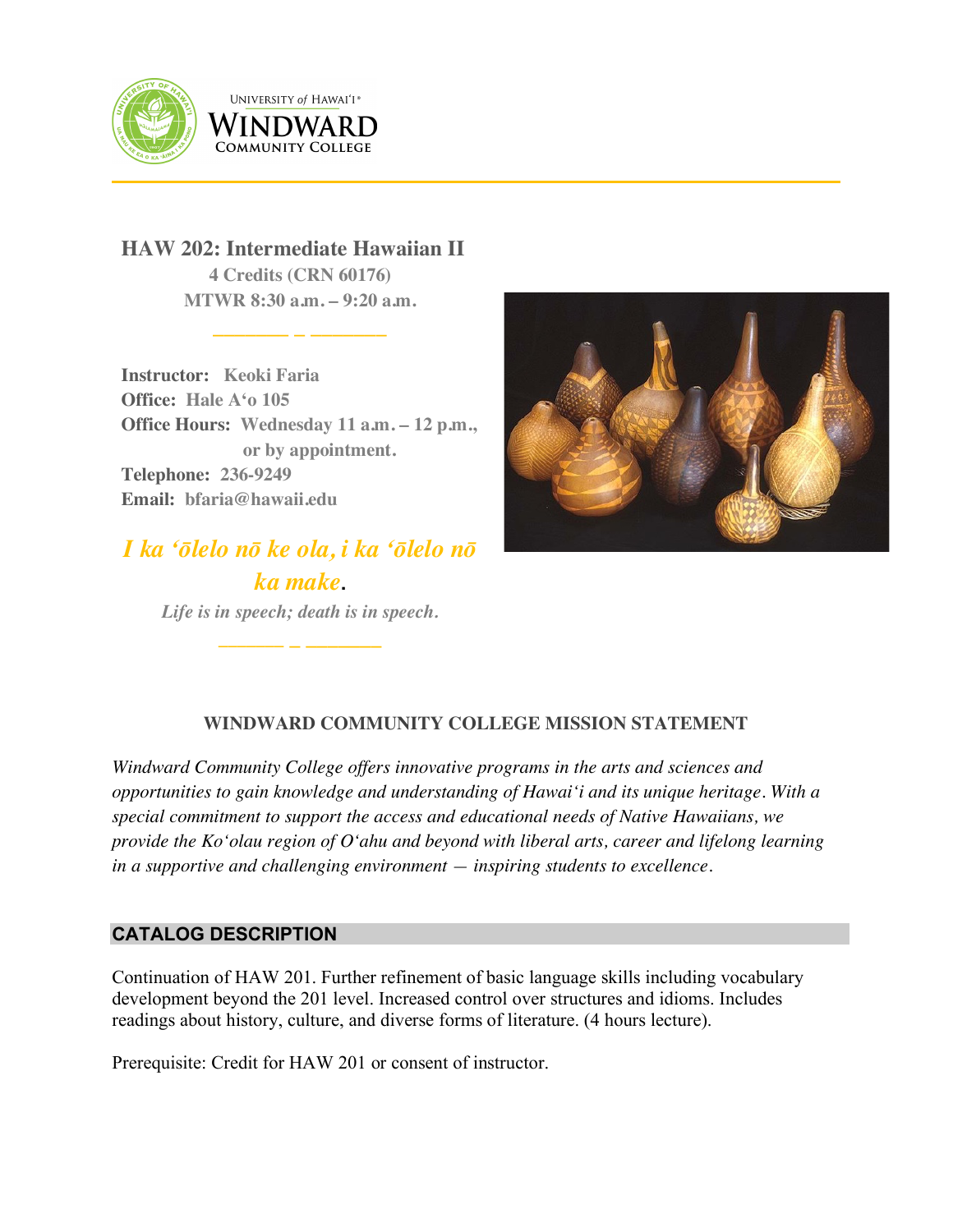#### **STUDENT LEARNING OUTCOMES**

As a result of taking this course, students can expect to attain the following outcomes:

- 1. Listen and sustain comprehension of connected discourse on a variety of topics.
- 2. Demonstrate oral and written proficiency in grammatical patterns of greater complexity, with a working vocabulary of some 2,000 words, plus idiomatic expressions.
- 3. Demonstrate the ability to initiate, sustain and close a general conversation with a number of strategies appropriate to a range of circumstances and topics.
- 4. Demonstrate a basic familiarity with Hawaiian verbal art forms; ʻōlelo noʻeau, mele, oli, pule, moʻolelo, and kaʻao.

#### **CLASS CONDUCT**

This course is designed for collaborative engagement with fellow classmates and the instructor. Every student is responsible for doing their part in making class an engaging and productive learning environment in the target language, Hawaiian. Remember this class will be an immersive experience!

Computers, iPads, iPods, iPhones, cell phones and other similar electronic devices are not to be used during class time. If you are late please sit near the entrance if possible, so as not to disturb the rest of the class. Please also refrain from unnecessary chatter, and unless there is a class party or you are planning to feed the entire class, there will be no eating in class. However, special accommodations will be made for special circumstances.

#### **LEARNING RESOURCES AND SUPPLIES**

Homework, readings, and additional materials will be uploaded into the courses *laulima* site as the course progresses.

A 3 ring binder with 5 dividers designated for Hawaiian language is also needed for this course, along with folder paper and a pen or pencil.

There are no other required texts for this course, however the *Hawaiian Dictionary* by Samuel Elbert and Mary Kawena Pukui, and *Ka Lei Haʻaheo: Beginning Hawaiian* by Alberta Pualani Hopkins. University of Hawaii Press, 1992, are useful resources.

#### **COURSE TASKS**

There are two primary tasks for this course: classwork, and homework. (1) Classwork, *Hana o ka papa*, will build upon each prior lesson so attendance and active participation is essential to your progress. Pop quizes will be given frequently to check comprehension of classwork. (2) Homework, *Hana o ka hale*, will be given daily and it is used to recapture, and review key concepts from that day's lesson. Homework will be checked in the beginning of class.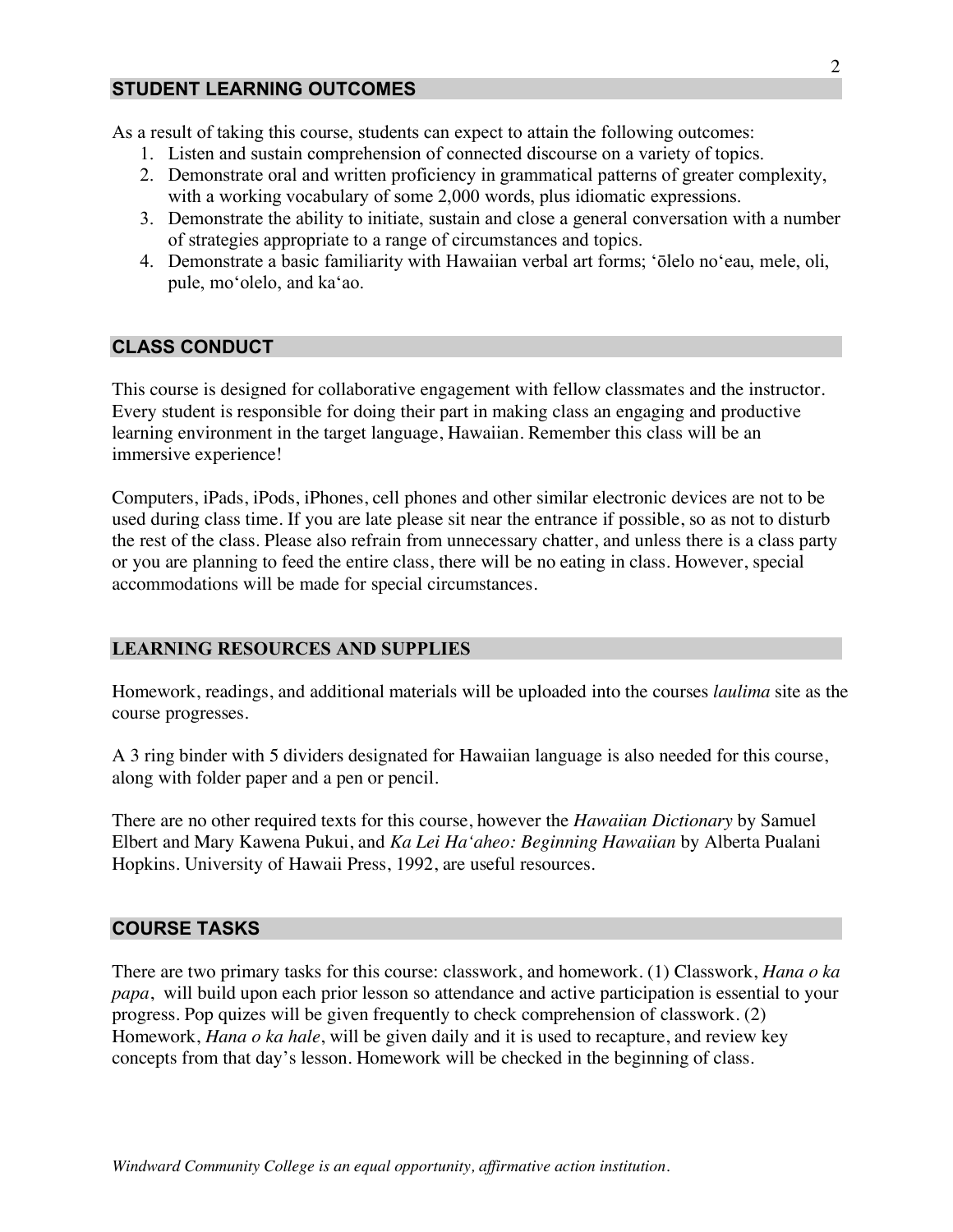#### **ASSESSMENT AND TASKS**

| <b>REQUIREMENTS</b>                                                                                                                                                                                                                                                                                             | <b>DESCRIPTIONS</b>                                                                                                                                                                                                                                                               | <b>PTS</b> |
|-----------------------------------------------------------------------------------------------------------------------------------------------------------------------------------------------------------------------------------------------------------------------------------------------------------------|-----------------------------------------------------------------------------------------------------------------------------------------------------------------------------------------------------------------------------------------------------------------------------------|------------|
| Ha'awina O Ka Hale                                                                                                                                                                                                                                                                                              | Homework will be given daily, if for any unavoidable reasons, you miss a session, it is<br>your responsibility to obtain the missed material/requirements from peers or the<br>instructor. Late work will not be accepted without prior notification or a doctor's note           | 300        |
| Hō'ike li'ili'i                                                                                                                                                                                                                                                                                                 | Pop quizes will be given frequently throughout the course.                                                                                                                                                                                                                        | 300        |
| Hō'ike nui                                                                                                                                                                                                                                                                                                      | There will be 5 unit exams that will test your comprehensive knowledge on each topic<br>covered. These unit exams will test your listening and reading comprehension, and your<br>ability to communicate orally and through writing in the target language.                       | 400        |
| <b>Extra Credits</b>                                                                                                                                                                                                                                                                                            | There will be opportunities for extra credit work throughout the semester. These events<br>must be connected to your development in Hawaiian language, and must be confirmed<br>by the instructor prior to the event. You may earn a maximum of a hundred (100) extra<br>credits. | 100        |
|                                                                                                                                                                                                                                                                                                                 | <b>TOTAL POINTS</b>                                                                                                                                                                                                                                                               | 500        |
| <b>PLEASE NOTE:</b> ALL course requirements must be submitted by the due dates. Your final grade<br>for the course will be based on your total number of points:<br>$90\% - 100\%$ A<br>$\bigcap$<br>$80\% - 89\%$ B<br>$\circ$<br>70% - 79% C<br>$\bigcap$<br>$60\%$ - $69\%$ D<br>$\bigcap$<br>$0\% - 59\%$ F |                                                                                                                                                                                                                                                                                   |            |

## **DISABILITIES ACCOMMODATIONS**

If you have a physical, sensory, health, cognitive, or mental health disability that could limit your ability to fully participate in this class, you are encouraged to contact the Disability Specialist Counselor to discuss reasonable accommodations that will help you succeed in this class. Ann Lemke can be reached at 235-7448, lemke@hawaii.edu, or you may stop by Hale 'Ākoakoa 213 for more information.

#### **TITLE IX**

Title IX prohibits discrimination on the basis of sex in education programs and activities that receive federal financial assistance. Specifically, Title IX prohibits sex discrimination; sexual harassment and gender-based harassment, including harassment based on actual or perceived sex, gender, sexual orientation, gender identity, or gender expression; sexual assault; sexual exploitation; domestic violence; dating violence; and stalking. For more information regarding your rights under Title IX, please visit: https://windward.hawaii.edu/Title IX/.

Windward Community College is committed to the pursuit of equal education. If you or someone you know has experienced sex discrimination or gender-based violence, WCC has resources to support you. To speak with someone confidentially, contact the Mental Health  $\&$